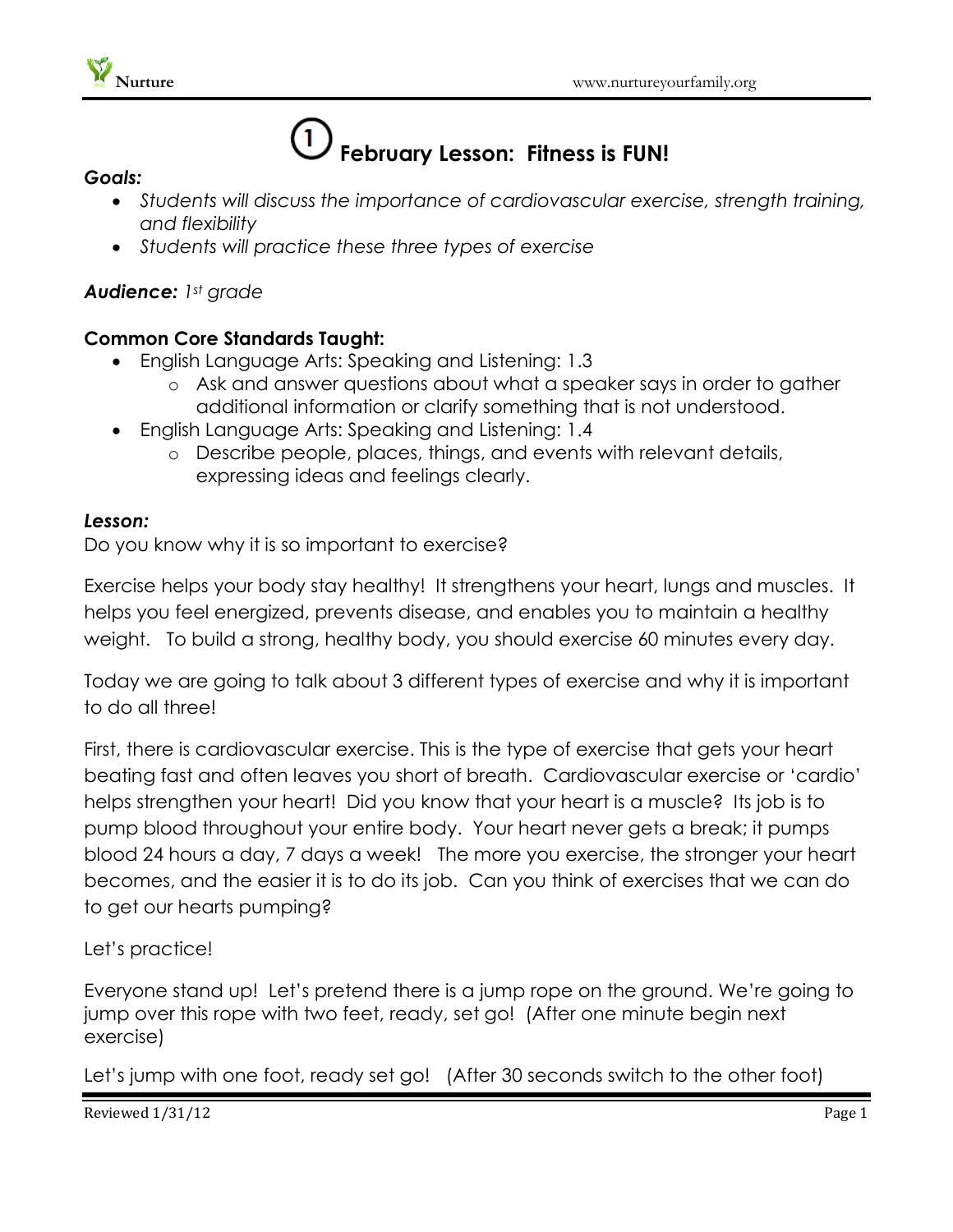Now let's try a different exercise, jump up and try to touch the ceiling and then squat down and touch the floor, ready set go! (Do about 10 reps)

Okay, everyone freeze! Place your hand over your heart. Be very still, can you feel it working extra hard? This is how you build a strong heart!

The next type of exercise is strength training. Strength training helps build strong muscles throughout your body, supports good posture, and helps you maintain a healthy weight. Having strong muscles in your back and abdomen, your 'core' area, helps your body stand up tall and also prevents you from falling and hurting yourself. Have you ever stepped on ice and felt like you were going to fall? Did you notice that when you felt the unstable ground, your body, especially your stomach tightened up? This is an example of your 'core' working hard to make sure you stand upright and don't get hurt.

When you are young and still growing, you don't need to lift heavy weights to build a strong body. Everyday exercise, like playing on the monkey bars or carrying your back pack can help build strong muscles. Aim to work your muscles at least 2 times per week.

Let's practice a few exercises that you can do to keep your muscles strong!

Everyone sit down in your chair nice and tall. Now stand up without using your hands. Let's try this one a few more times! Remember to hold your belly in; this will help maintain your balance.

Okay, now let's pretend that we are about to sit down, but just before your bottom touches the chair, FREEZE! Let's hold this position for 10 seconds! Feeling strong? Let's try 30 seconds!

Now that we've exercised our hearts and strengthened our muscles, we are going to end our lesson with some flexibility exercises. Stretching helps lengthen our muscles, prevents injury, and helps us 'stay loose'. You should stretch only after you've warmed up your muscles.

Are you ready to get loose?